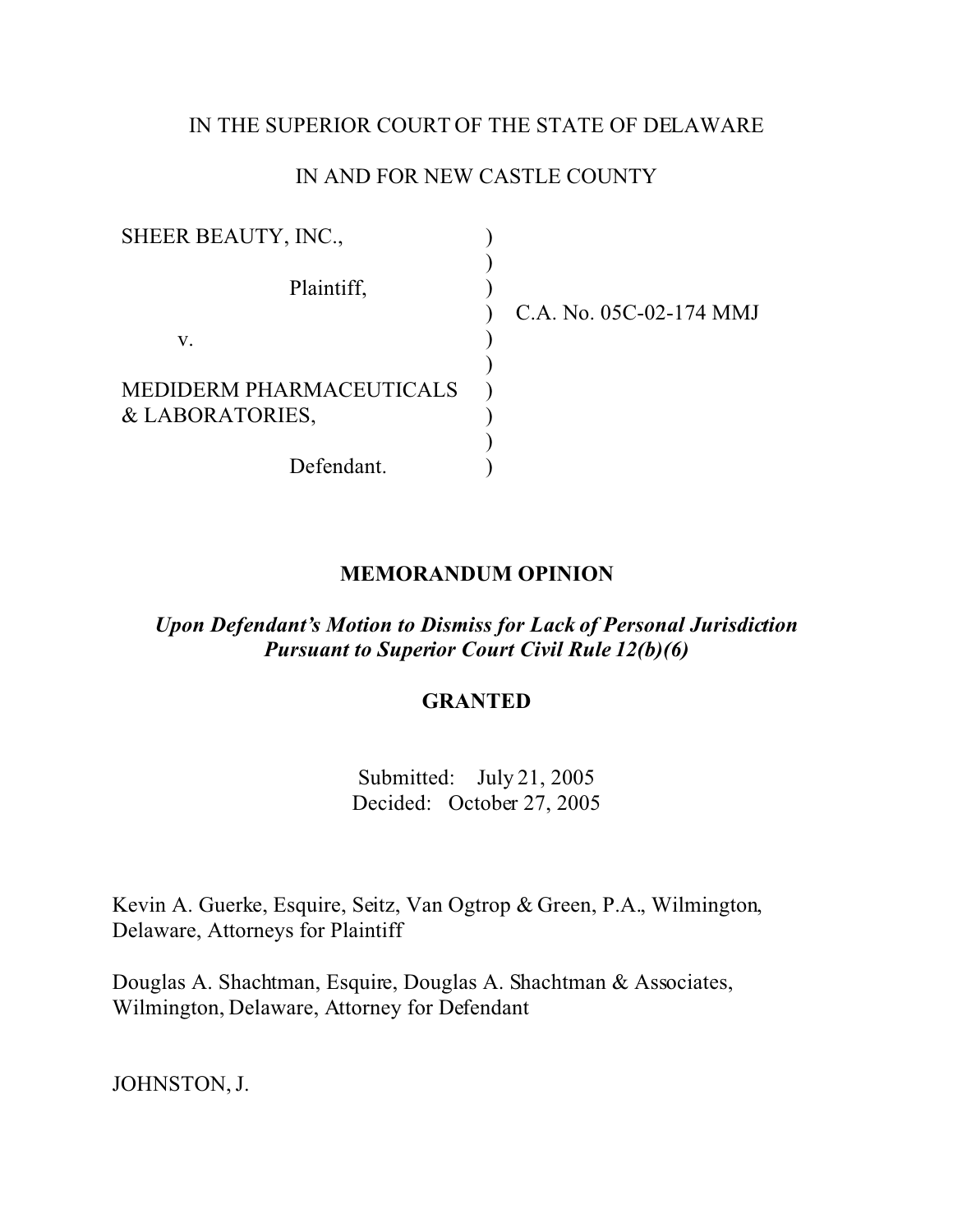Defendant Mediderm Pharmaceuticals & Laboratories has moved pursuant to Superior Court Civil Rule 12(b) to dismiss this action for lack of personal jurisdiction. In order to find a basis for personal jurisdiction over a non-resident, the Court must determine: (A) whether Defendant's actions fall under either the general or specific jurisdictional criteria of a statute; and (b) whether exercising personal jurisdiction over Defendant is constitutionally permissible.<sup>1</sup>

## **STATUTORY PERSONAL JURISDICTION**

Delaware's long-arm service of process statute, 10 *Del. C.* § 3104(c), provides:

(c) As to a cause of action brought by any person arising from any of the acts enumerated in this section, a court may exercise personal jurisdiction over any nonresident, or a personal representative, who in person or through an agent:

(1) Transacts any business or performs any character of work or service in the State;

(2) Contracts to supply services or things in this State;

(3) Causes tortious injury in the State by an act or omission in this State;

(4) Causes tortious injury in the State or outside of the State by an act or omission outside the State if the person regularly does or solicits business, engages in any other persistent

<sup>1</sup>*McKamey v. Vander Houten*, 744 A.2d 529, 531 (Del. Super. 1999).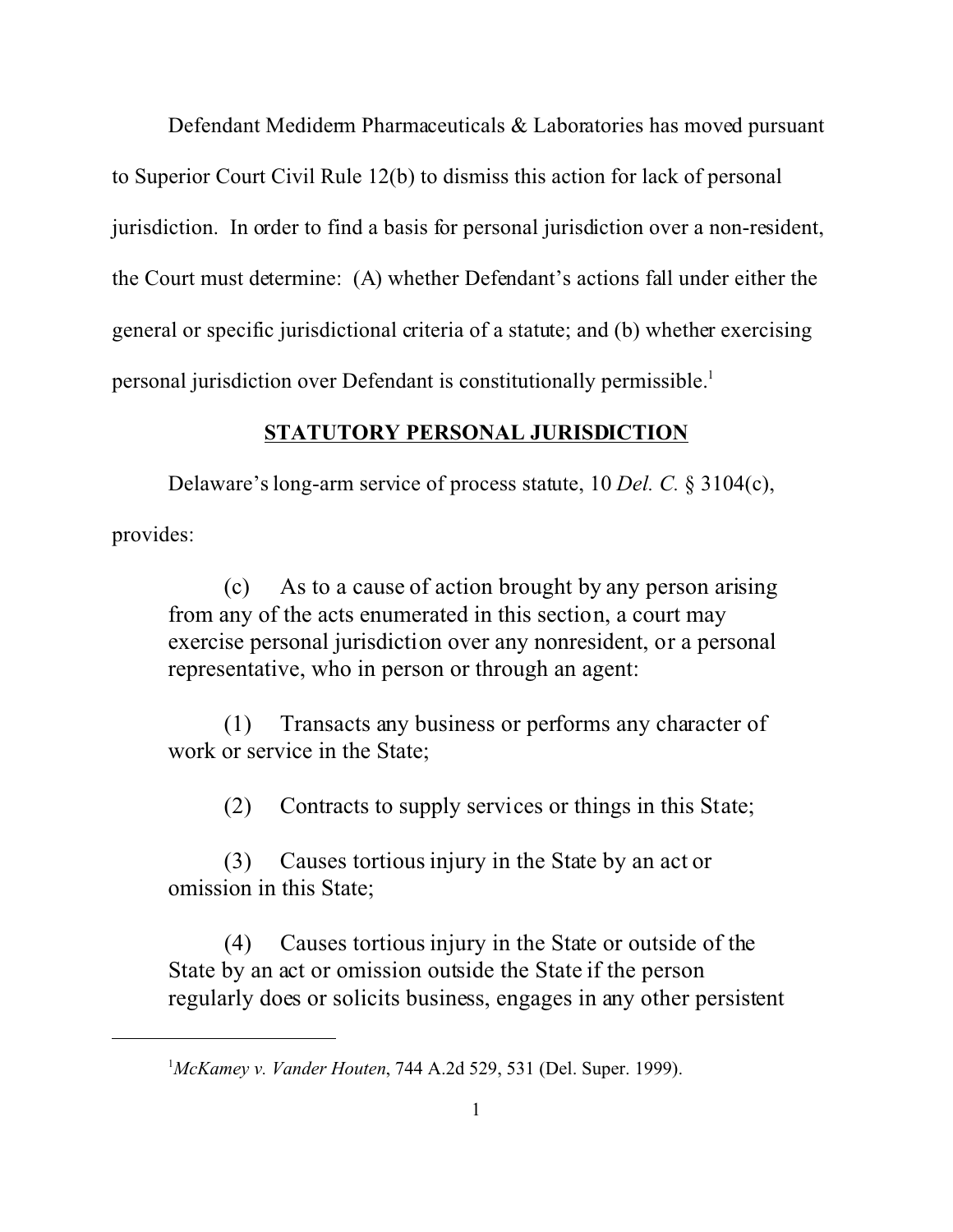course of conduct in the State or derives substantial revenue from services, or things used or consumed in the State;

(5) Has an interest in, uses or possesses real property in the State; or

(6) Contracts to insure or act as surety for, or on, any person, property, risk, contract, obligation or agreement located, executed or to be performed within the State at the time the contract is made, unless the parties otherwise provide in writing.

Plaintiff has the burden of demonstrating a factual basis for asserting

jurisdiction over Defendant not only under Delaware's long-arm statute, but also consistent with due process.<sup>2</sup>

Defendant claims that none of the acts enumerated in 10 *Del. C.* § 3014(c) apply in this case. Defendant asserts that the complaint does not allege: that personal injury resulted; that Defendant has an interest in Delaware real estate; that Defendant acted as a surety; that Defendant transacted business or performed services in Delaware; or that Defendant contracted to supply services or things in this State.

The complaint alleges that Defendant's product was defective. Specifically, the product was a skin-whitening cream manufactured by Defendant. Plaintiff produces and distributes cosmetics around the world. After Plaintiff distributed

<sup>2</sup> *State ex rel. Brady v. Preferred Florist Network, Inc.*, 791 A.2d 8, 13 (Del. Ch. 2001).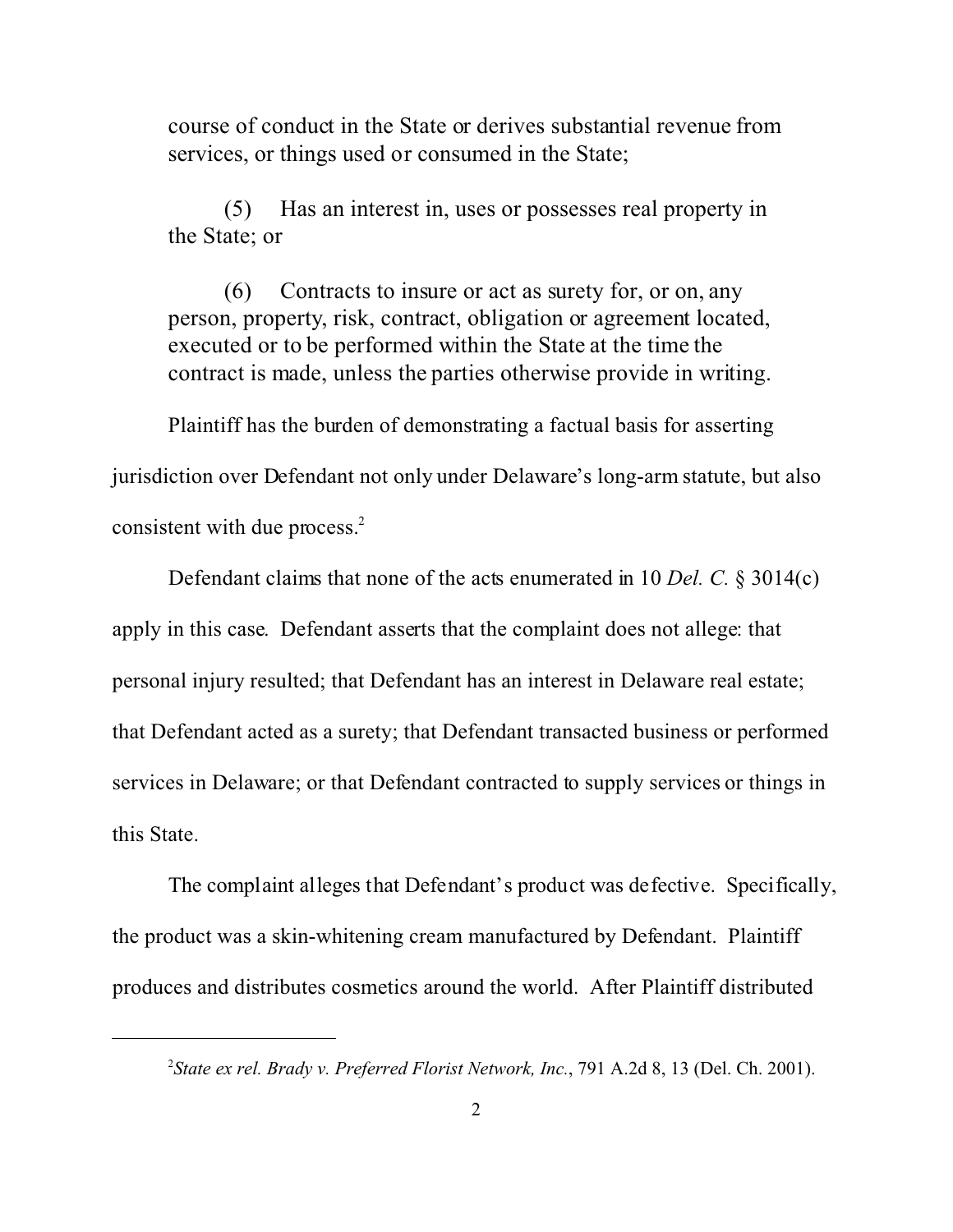Defendant's product to distributors and customers, Plaintiff received complaints that the cream was not effective. Analysis of the cream showed that the cream did not contain a sufficient percentage of the active ingredient, contrary to the certificate of analysis provided by Defendant. Plaintiff seeks damages on the grounds of breach of contract, fraudulent misrepresentation, negligent misrepresentation, consumer fraud, and breach of Uniform Commercial Code express and implied warranties.

Defendant's principal place of business is in California, which is where Plaintiff's agent contacted Defendant. Defendant claims that the product was shipped "F.O.B.<sup>3</sup> Murietta California or Ontario California." If the product was indeed shipped F.O.B., title to the goods passed in California, not Delaware. Thus, the title and risk of loss would have passed to the buyer when the seller put the goods in the possession of the commercial carrier.<sup>4</sup>

Additionally, Defendant states that before this transaction, Defendant never shipped product to Delaware either directly or indirectly, and did not regularly

<sup>3</sup> *See* 6 *Del. C.* § 2-319 ("Free on Board").

<sup>4</sup>*Donnelly v. Kirkwood Fitness & Racquetball Clubs, Inc.*, 1986 WL 9926, at \*2 (Del. Super. 1986).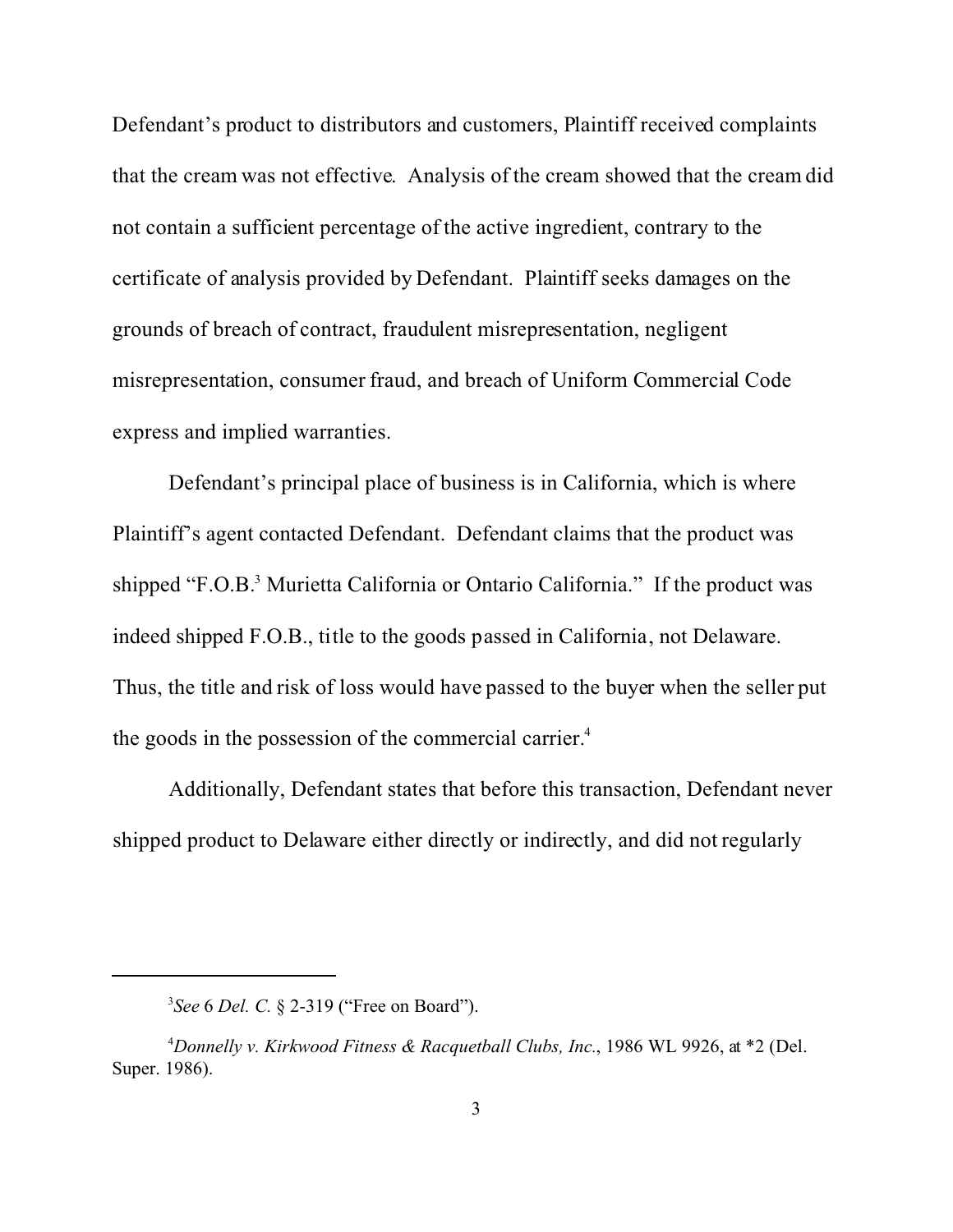engage in or solicit business, or engage in any other persistent course of conduct in Delaware or derive substantial revenue from services in Delaware.<sup>5</sup>

Plaintiff disputes that the product was shipped F.O.B. Instead, Plaintiff saw Defendant's advertisement on the internet, from Plaintiff's Delaware office, and purchased the product. Defendant shipped the product directly from its laboratories in California to Plaintiff in Delaware.

Attached to Defendant's Motion to Dismiss is an affidavit of Defendant's President. The Affidavit states: "The parties agreed, and the invoice confirmed, that the cream being sold was [sic] and the product was shipped FOB Murietta California or Ontario California; Plaintiff was responsible for the product thereafter and directing where it would be delivered or forwarded." Although the invoice lists "F.O.B.," the box underneath the F.O.B. label is left blank, as are the boxes underneath the labels "P.O. Number," "Via," and "Project." In contrast, the other boxes are labeled and have entries as follows: "Terms - 50% now," "Rep - WB," and "Ship - 4/26/2004."

 Therefore, it appears to the Court that the shipping terms are in dispute. Viewing the facts in the light most favorable to the non-moving party for purposes

<sup>5</sup> *See Boone v. Oy Partek Ab*, 724 A.2d 1150, 1155 (Del. Super. 1997).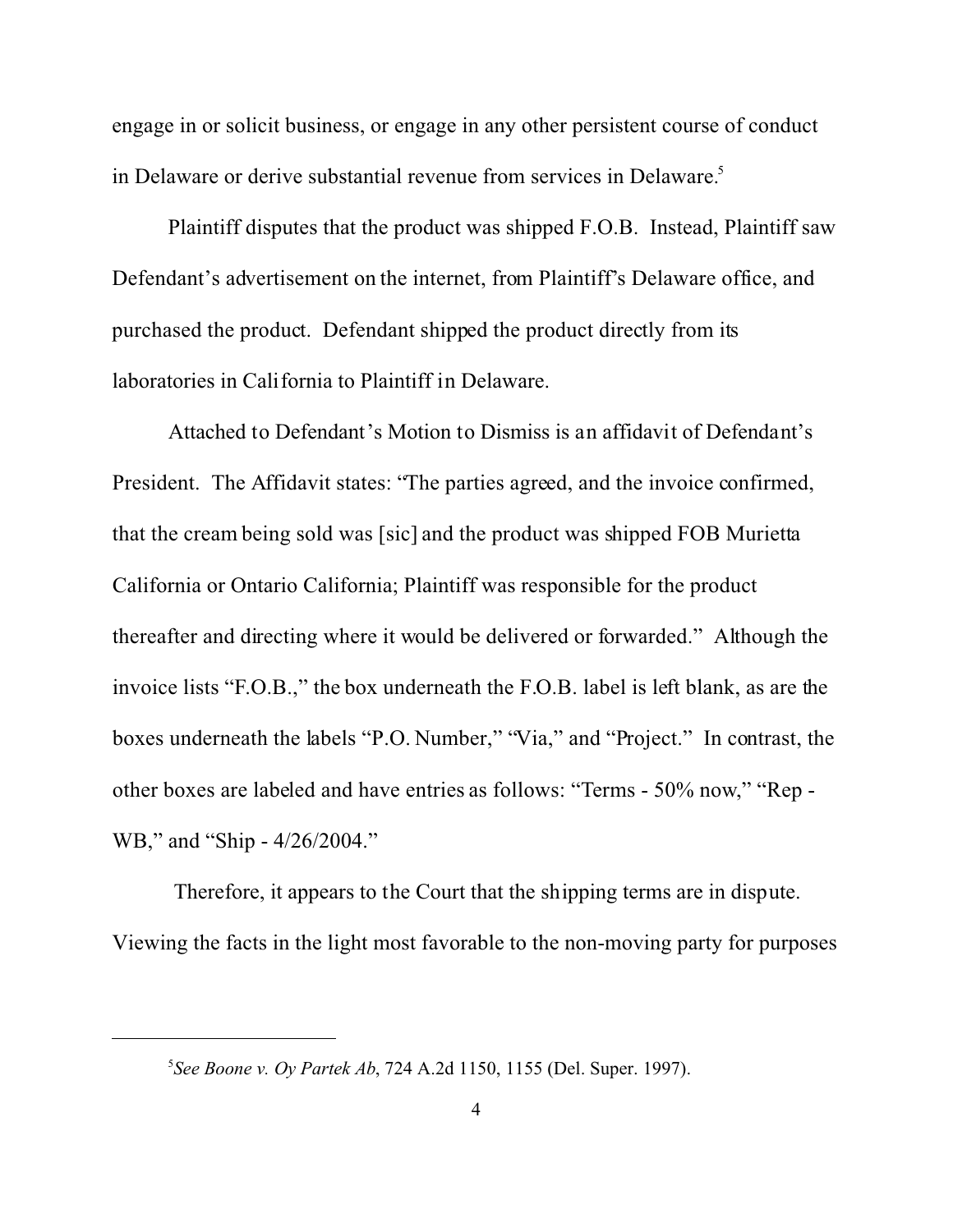of resolving this motion, the Court cannot find that the product was shipped F.O.B.

Defendant contracted to supply product in Delaware. Plaintiff's claim arose from the performance of business or the discharge of the contract. Under such circumstances, the Delaware Supreme Court has held that "no further inquiry is required concerning any other indicia of the defendant's activity in this State."<sup>6</sup> Construing the facts in the manner most favorable to Plaintiff, Plaintiff has made a *prima facie* showing that Defendant contracted to supply product in Delaware. Therefore, this Court has specific personal jurisdiction over Defendant pursuant to 10 *Del. C.* § 3194(c)(2).<sup>7</sup>

#### **DUE PROCESS**

Having concluded that Delaware's Long-Arm Stature confers specific personal jurisdiction over Defendant, the next question is whether assertion of jurisdiction is consistent with constitutional due process. The Due Process Clause protects an individual's liberty interest in not being subject to the binding judgments of a forum with which the defendant has no meaningful contacts, ties or relationships. Individuals must have fair warning that a particular activity may

<sup>6</sup>*Kane v. Coffman*, 2001 WL 914016, at \*3 (*quoting LaNuova D &B, S.p.A. v. Bowe Co. Inc*., 513 A.2d 764, 768 (Del. 1986)).

<sup>7</sup>*Enterprise Publishing, Inc. V. Janov*, 1990 WL 96569, at \*5 (Del. Super.).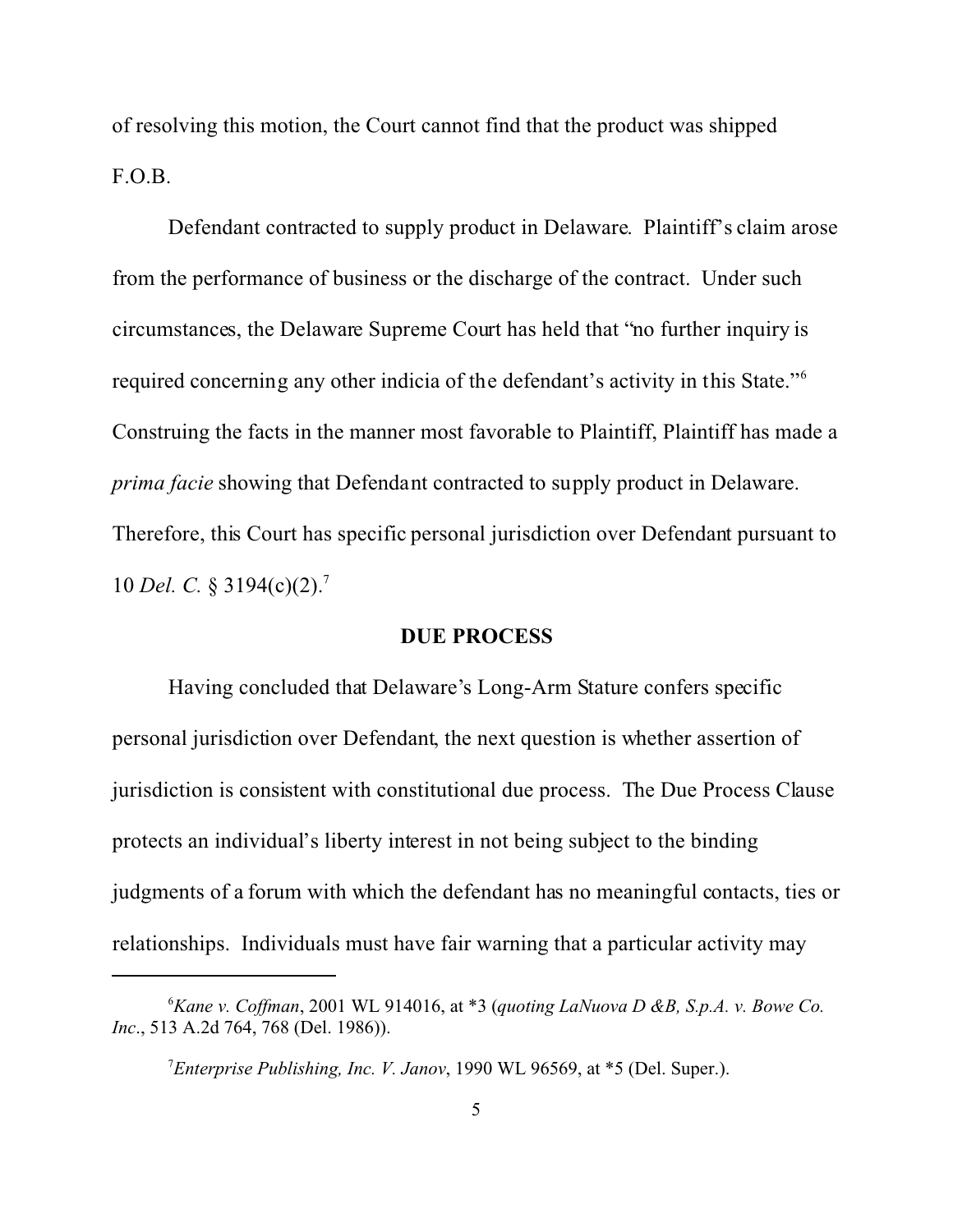subject them to the jurisdiction of a foreign sovereign. Constitutional due process provides a degree of predictability to the legal system that allows potential defendants to conduct themselves with some minimum assurance as to what actions will and will not render them liable to suit.<sup>8</sup>

Determining whether the exercise of personal jurisdiction is compatible with due process involves a two-part inquiry. First, does the defendant have the requisite minimum contacts with Delaware? Second, would assertion of personal jurisdiction over the defendant be fair and reasonable?<sup>9</sup> Using a "stream of commerce" analysis, it is not sufficient that a defendant manufacturer placed a product in the stream of commerce, knowing that the product would enter the forum state. There must be some additional act by the manufacturer, "purposefully directed to the forum State," indicating an "intent or purpose to serve the market in the forum State," as evidenced by some "additional conduct" by the manufacturer. Such additional conduct may include designing the product for the forum state market, advertising in the forum state, regularly advising

<sup>8</sup>*Burger King Corp. v. Rudzewicz,* 471 U.S. 462, 471-72 (1985); *Shaffer v. Heitner,* 443 U.S. 186, 204 (1977); *Boone v. Oy Partek Ab,* 724 A.2d 1150, 1158 (1998), *aff'd,* 707 A.2d 765 (Del. 1998); *cert. denied,* 524 U.S. 939 (1998).

<sup>&</sup>lt;sup>9</sup> Asahi Metal Industry Co., Ltd. v. Super. Ct. of Cal., Solano County, 480 U.S. 102, 103-104 (1987).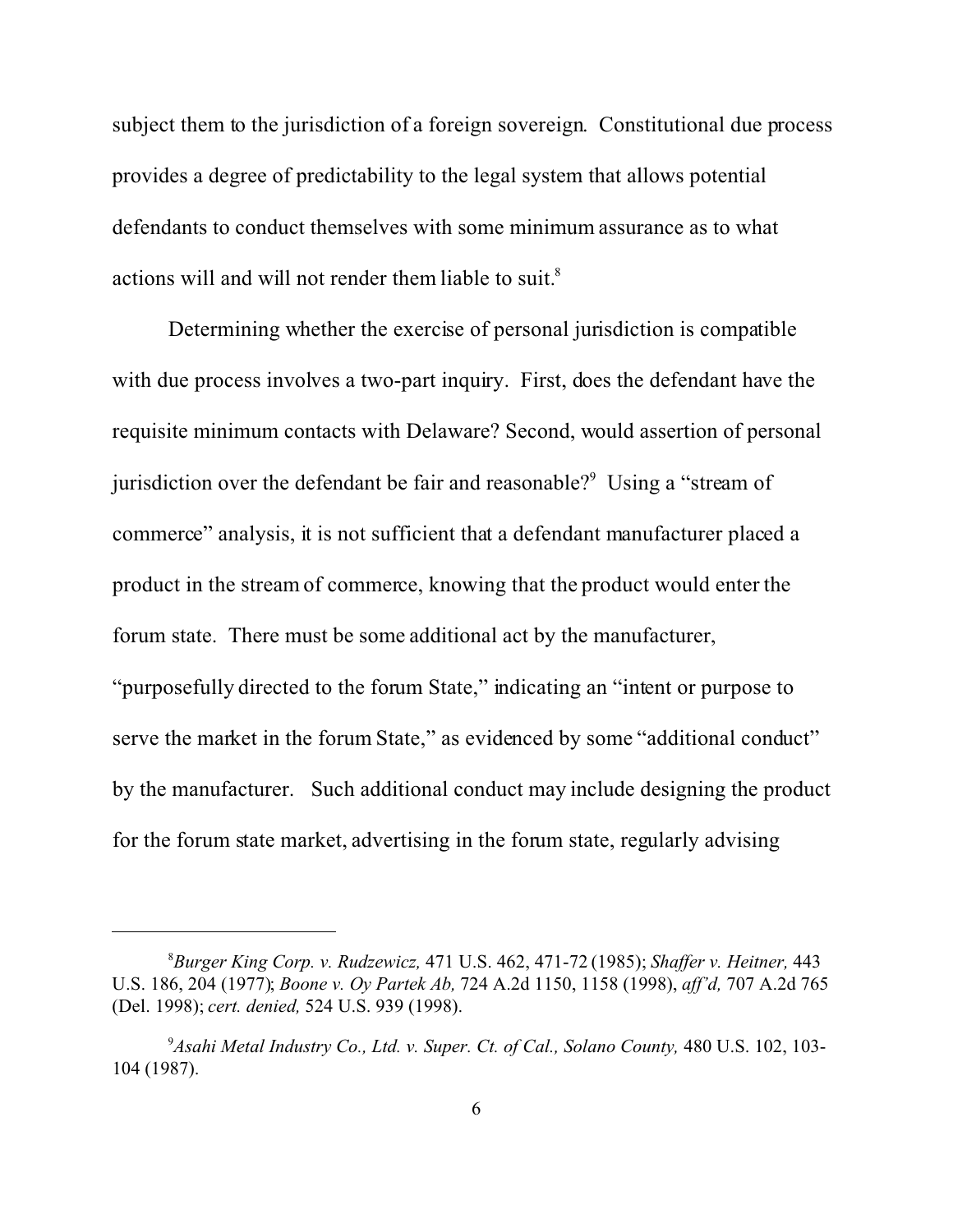customers in the forum state, or marketing the product through a distributor who has agreed to serve as the sales agent in the forum state.<sup>10</sup>

In this case, although Plaintiff distributed Defendant's product, the distribution was not as a result of any distribution agreement with Defendant. Plaintiff cannot be construed as Defendant's agent. Communications between Plaintiff and Defendant were all by fax and telephone, with Defendant remaining in California. A defendant's internet posting made from out-of-state, and received by a plaintiff in Delaware, has been held not to constitute sufficient minimum contacts to allow this Court to exercise personal jurisdiction.<sup>11</sup>

This case is primarily a breach of contract action. The tort claims are for financial injuries allegedly resulting from Defendant's breach of contract. No bodily injury to any Delaware resident has been alleged. When Delaware residents have been injured, such as in asbestos cases, "Delaware has a strong interest in protecting the health and welfare of its citizens. Exercising jurisdiction over the manufacturer of dangerous products will provide an effective and

<sup>10</sup>*Id.*; *Boone,* 724 A.2d at 1159.

<sup>&</sup>lt;sup>11</sup> Bank of America Nat'l Trust and Sav. Ass'n. V. BAC Prop. Credit Inc., 389 A.2d 1304, 1310 (Del. Ch. 1978).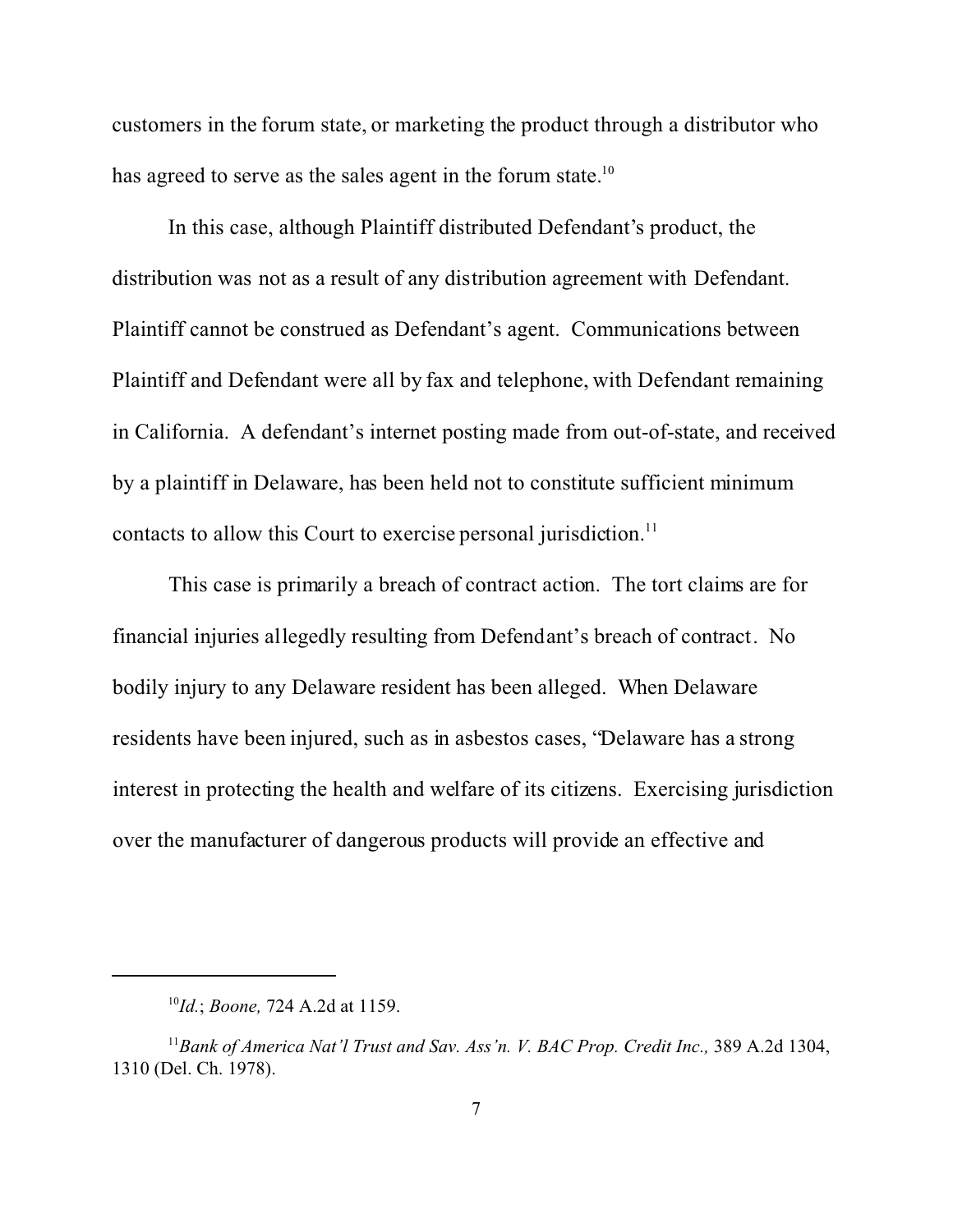efficient forum for its citizens while deterring the introduction of other dangerous products to this State."<sup>12</sup>

Plaintiffs have failed to demonstrate facts sufficient to confer personal jurisdiction upon this Court over Defendant in a manner consistent with constitutional due process. In a case grounded in breach of contract, without bodily injury claims, mere shipment of goods into Delaware, without additional contact with Delaware, is not adequate evidence of the requisite minimum contacts with Delaware. Thus, assertion of personal jurisdiction over Defendant would not be fair or reasonable.

#### **CONCLUSION**

Construing the facts in the manner most favorable to Plaintiff, Plaintiff has made a *prima facie* showing that Defendant contracted to supply product in Delaware and that the means of shipping did not pass title to Plaintiff in California. However, this case is based on breach of contract claims, without allegations of bodily injuries to any Delaware resident. The mere shipment of goods into Delaware, without additional contact with Delaware, is not adequate evidence of the minimum contacts required by the Due Process Clause. Thus, assertion of personal jurisdiction over Defendant would not be fair or reasonable.

<sup>12</sup>*Boone,* 724 A.2d at 1161.